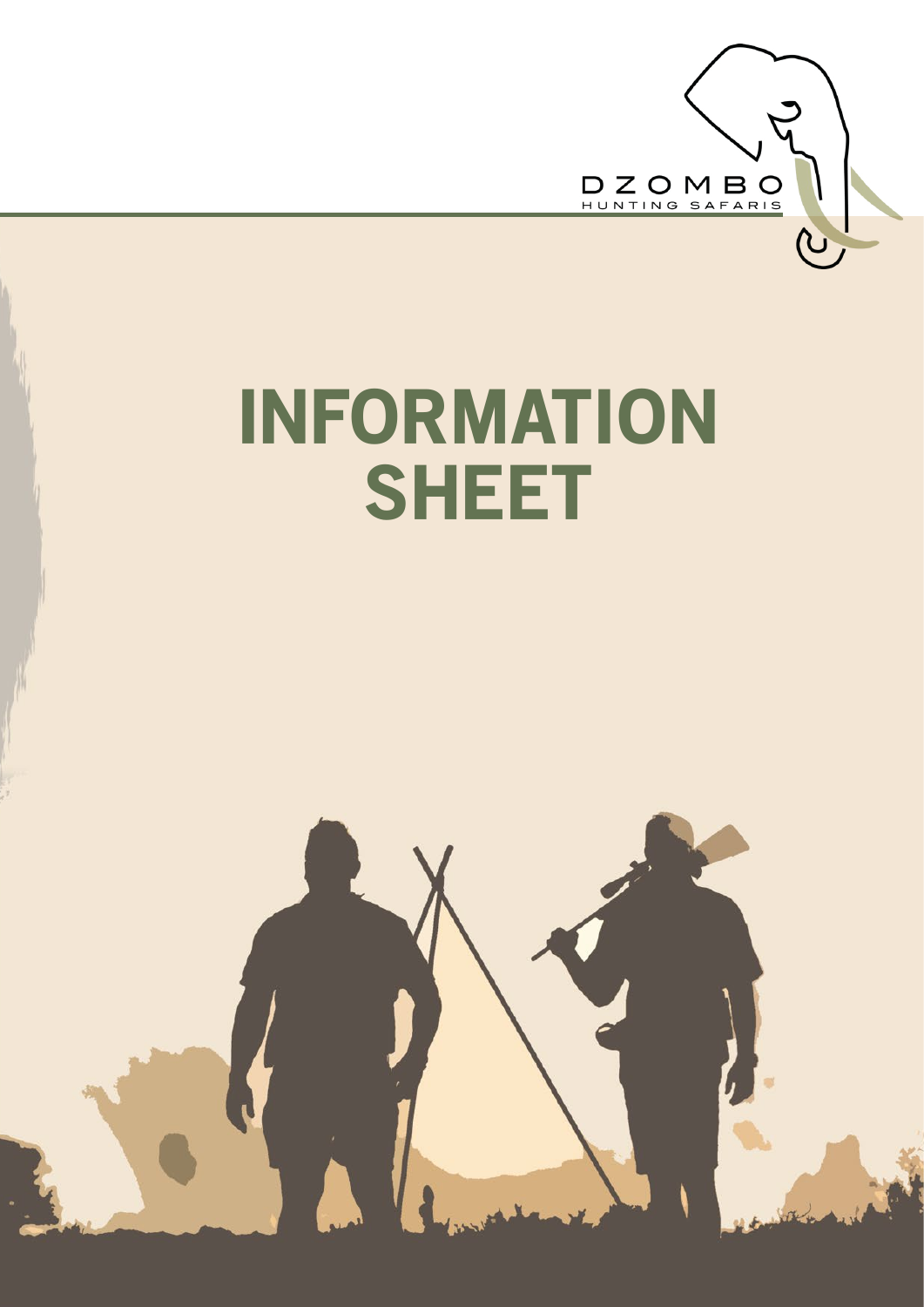

# **AT A GLANCE**

areas. Hunting season: All year round

Concession size: From 30 000 acres to 1 200 000 Acres Vegetation: Kalahari desert with red sand dunes and mountainous

Species: The Big 7 + Plains game Language: Afrikaans, English, Wambo Weather: May to Oct 32 - 70 F, Nov to April 50 - 95 F+ Point of entry: Depends to which country and Concession Medical: Provincial and private hospitals in nearby Cities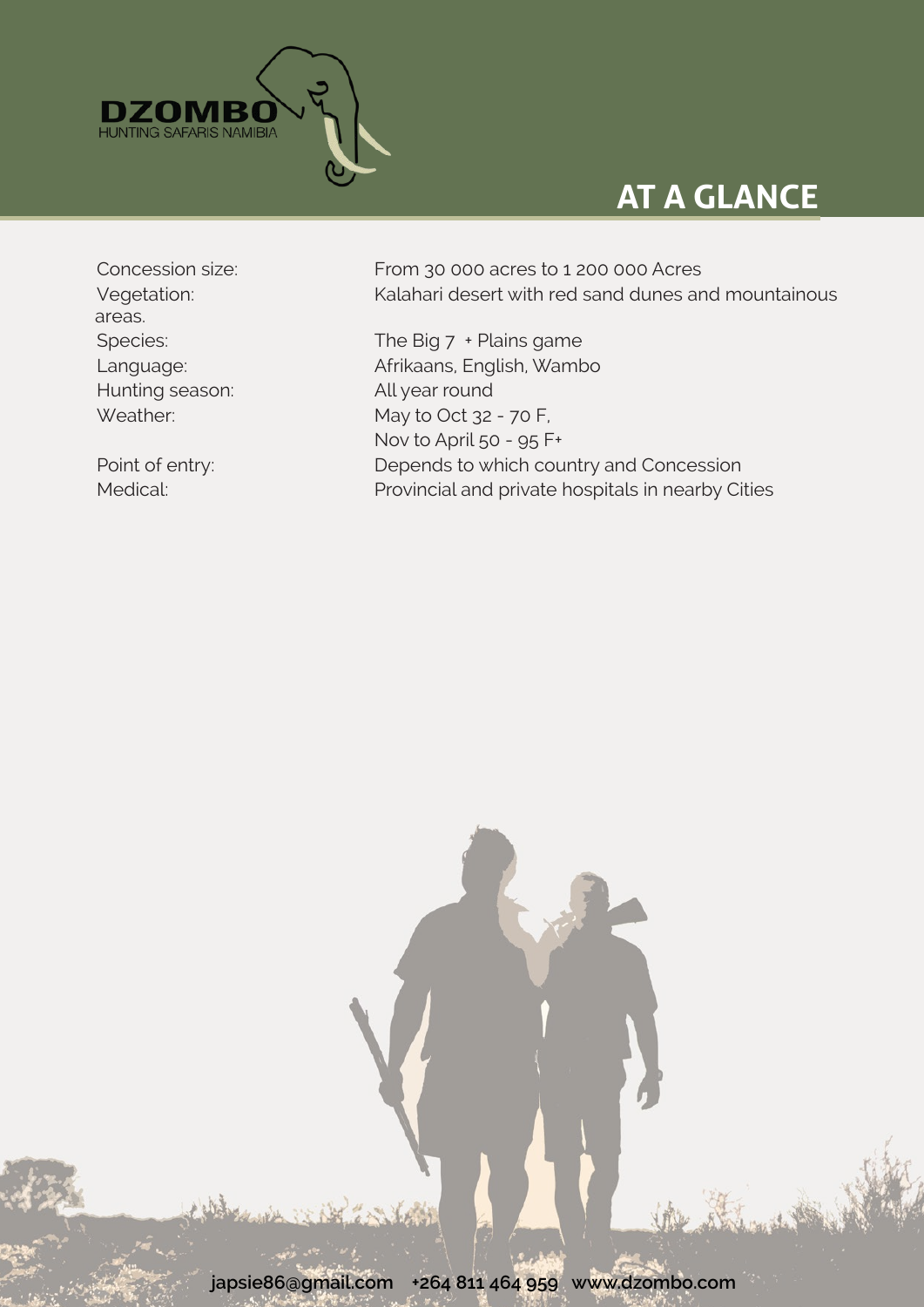

### **NEED TO KNOW**

#### FIREARMS AND AMMUNITION

It is advisable to take out full insurance for all firearms before travel- ling anywhere in Africa. Ensure that your ammunition is in a separate lockable container from your rifle. A temporary import/export permit is required to bring any firearms into African countries . It is advisable to apply for this permit before travelling to your Hunting Destination even though the permit can be issued on arrival. We recommend using the services of Travel With Guns (info@twg.travel ) to assist with applying for the permit on behalf of the client

#### PERMITS AND LICENCES

Each hunter requires a hunting licence in order to hunt with Dzombo Hunting Safaris in Africa . Additional CITES and/or TOPS permits are required for certain species such as lion, rhino, hippo etc. We obtain this on our client's behalf. Lions and Rhinos each have a non-refundable US\$5,000.00 permit administration fee

#### HEALTH AND TRAVEL INSURANCE

It is important to note that all hunting safaris are potentially dangerous and it is each client's own responsibility to arrange his/her medical, evacuation or personal insurance. We recommend Ripcord Comprehensive travel Protection (www.ripcordtravelprotection.com) as a preferred travel insurer.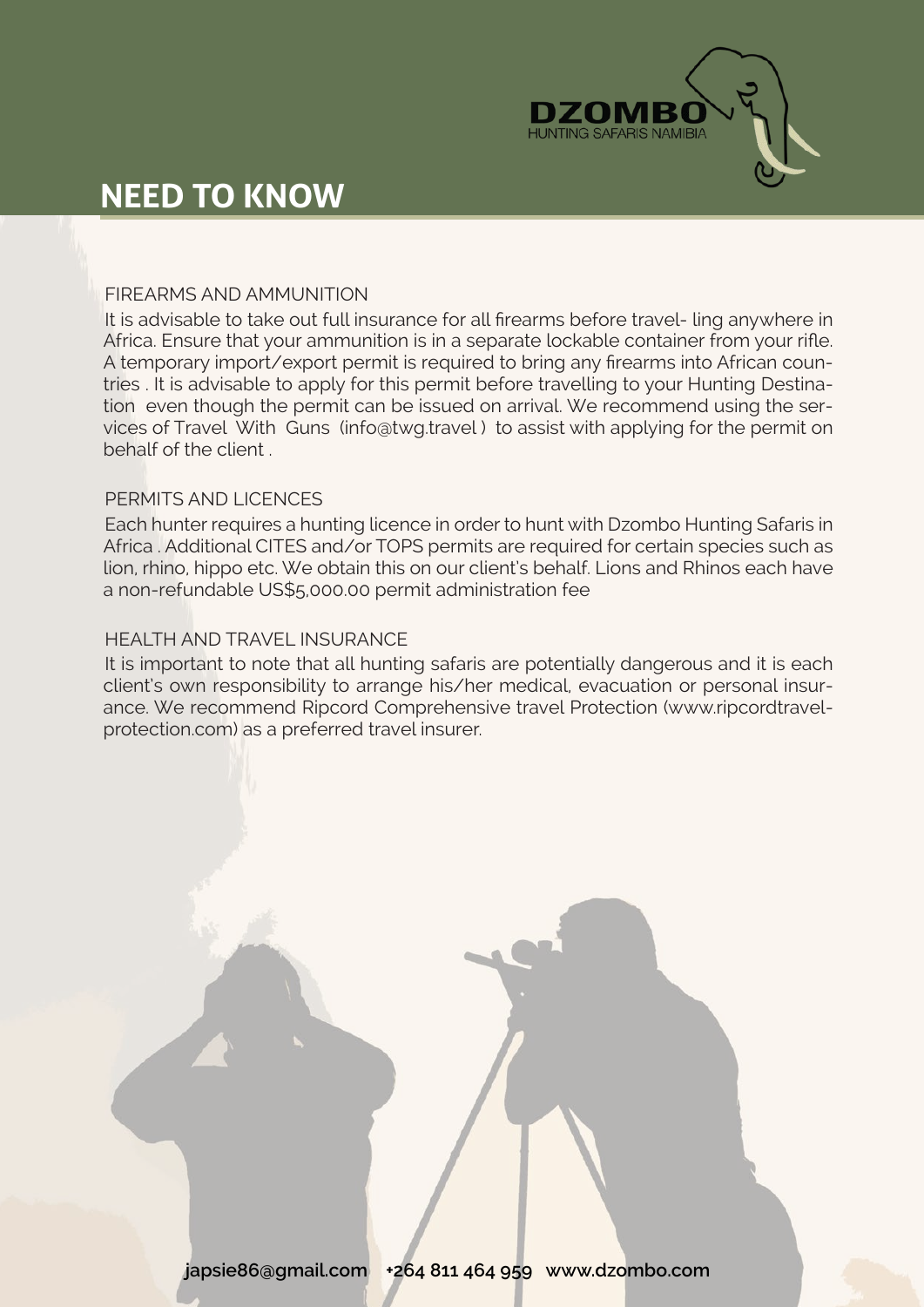

# **PACKING LIST**

- $\cdot$  3 x t-shirts
- 2 x long sleeve shirts (khaki or olive green)
- 1 x sweatshirt / fleece
- 2 x pairs of comfortable shorts
- 2 x pairs of cotton trousers / pants (khaki or olive green)
- 4 x pairs of socks and underwear
- 1 x belt
- 1x hat / cap
- Swimsuit
- Lightweight, durable, waterproof hiking shoes / boots
- Flip flops, sandals or Teva's for around camp
- Additional clothes when hunting during the cold winter months

(May – Sept): 1 x Warm padded jacket (Cammo, khaki or olive green), 1x pair of gloves, 1x Beanie, 1x buff and long underwear.

• Personal documentation: ID, airline tickets, rifle licence, invitation letters, emergency contact list and copies of all documents.

• Personal items: Cash, toiletries, sunglasses, reading glasses, sunscreen,

any prescribed medication (if applicable), cellphone and iPad charger, power adapter (Local power 220V) and leisure reading books.

• Hunting gear: camera, knife, ammo belt, binoculars, telescope, hunting backpack, flashlight, hunting gaiters or leggings and insect repellent.

\* The risk of malaria is in most of the low Altitudes in Africa . Dzombo Hunting Safaris will advice when Location is chose . Adequate clothing as well as mosquito repellent are important to minimize mosquito bites.

Each hunter is also advised to bring a small personal medical kit with necessary preferred medication for headaches, colds, burns, allergies etc.

**japsie86@gmail.com +264 811 464 959 www.dzombo.com**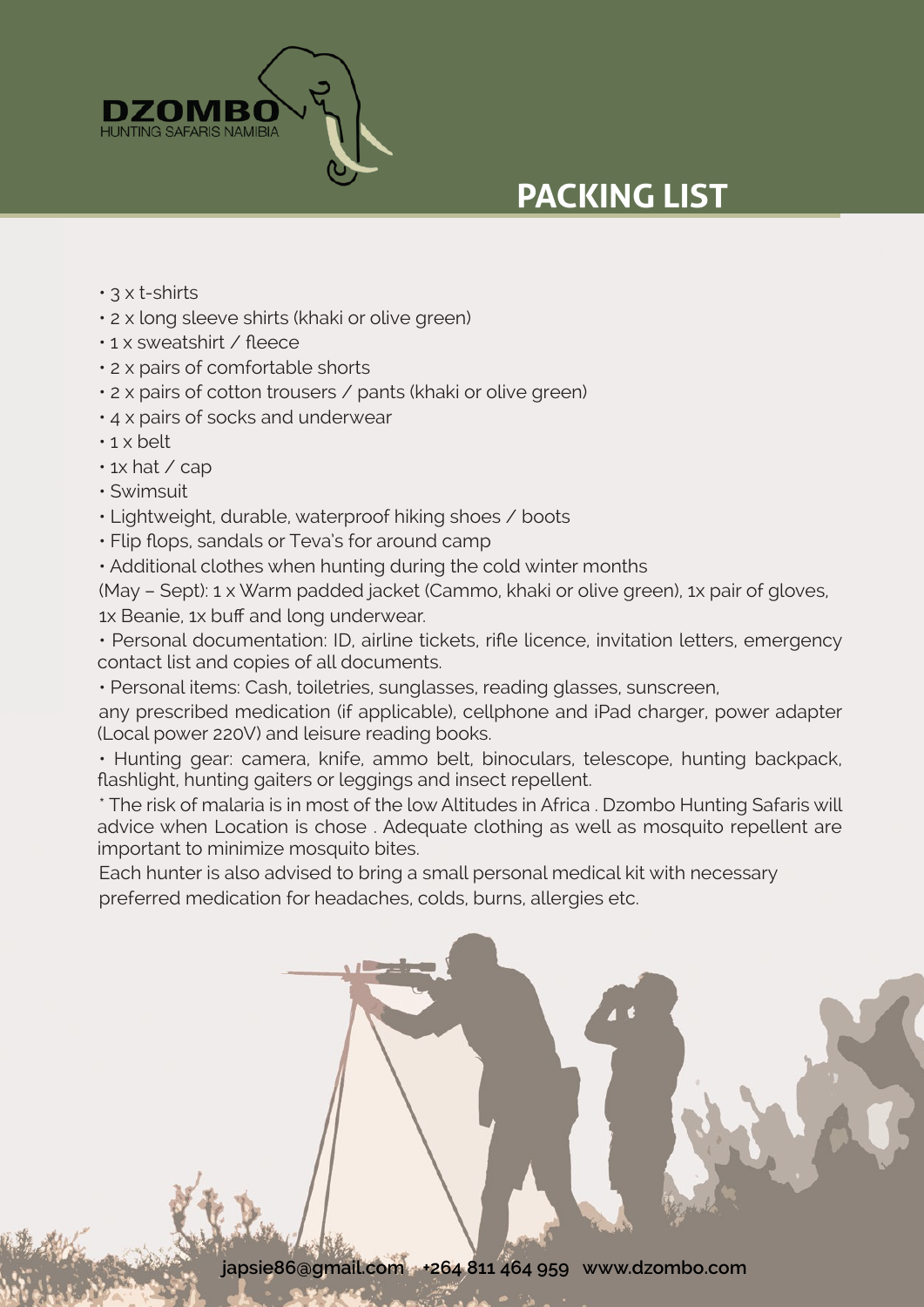

## **EXPERIENCING AFRICA**

Our continent is known for rich and colourful cultures, friendly people, exhilarating adventures and breath-taking natural beauty. Dzombo Hunting Safaris can assist in arranging some additional sightseeing, interesting excursions or alternative activities for our travellers and observers.